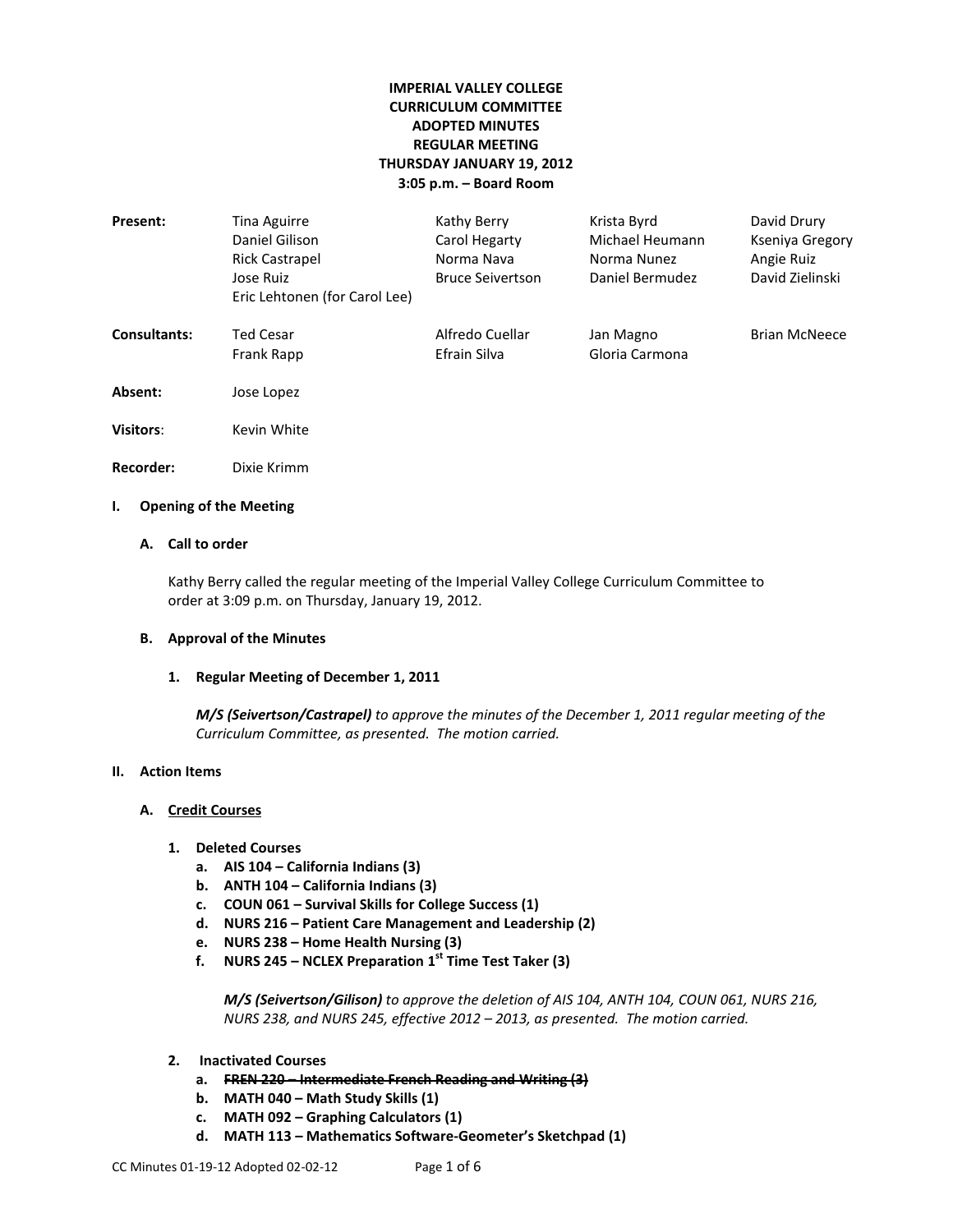- **e. MATH 121 – Math Software-Fathom (1)**
- **f. MATH 241 – Math Software-MATLAB (1)**
- **g. SPAN 210 – Intermediate Spanish II (5)**

*M/S (Castrapel/Aguirre) to approve the inactivation of FREN 220, MATH 040, MATH 092, MATH 113, MATH 121, MATH 241, and SPAN 210, for no more than 3 years, effective with the 2012 – 2013 AY, as amended. The motion carried.*

Items a – FREN 220 and g – SPAN 210 were pulled due to impact on majors as required courses. They will be revised and submitted again at a later meeting.

- **3. Revised Courses**
	- **a. ACR 104 – Air Conditioning Heating Systems (3)**
	- **b. ACR 105 – Heat Load Calculation & Measurements (2)**
	- **c. ACR 106 – Air Conditioning Ventilation Duct Systems (3)**
	- **d. ADS 101 – Alcoholism, Intervention, Treatment & Recovery (3)**
	- **e. ADS 110 – Physiological Effects of Alcohol and Drugs (3)**
	- **f. ADS 120 – Introduction to Counseling (3)**
	- **g. ADS 130 – Group Leadership and Group Process (3)**
	- **h. ADS 176 – Sex and Gambling Addiction (1)**
	- **i. ADS 177 – Anger Management (1)**
	- **j. ADS 178 – Life Skills (1)**
	- **k. ADS 200 – Family Counseling Approaches to Alcohol and Drug Abuse (3)**
	- **l. ADS 210 – Crisis Intervention and Referral Techniques (3)**
	- **m. AG 140 – Principles of Plant Science (4)**
	- **n. AG 240 – Field and Cereal Crops (4)**
	- **o. AG 250 – Vegetable Crop Production (3)**
	- **p. AG 260 – Plant Protection and Integrated Pest Management (3)**
	- **q. AG 270 – Weeds and Weed Control (3)**
	- **r. AHP 070 – Administrative Medical Assistant I (4.5)**
	- **s. AHP 072 – Administrative Medical Assistant II (4.5)**
	- **t. AHP 080 – Specimen Collection & Lab Procedures (3.5)**
	- **u. AHP 082 – Exam Room Procedures (3.5)**
	- **v. AHP 084 – Pharmacology and Administration of Medications (3.5)**
	- **w. AHP 090 – Introduction to Health Science (2)**
	- **x. AHP 100 – Medical Terminology (3)**
	- **y. AHP 102 – Medical Insurance (3)**
	- **z. AHP 120 – Pharmacy Technician Body Systems I (3)**
	- **aa. AHP 130 – Calculation & Pharmacology for Pharmacy Technicians (3)**
	- **ab. AHP 140 – Pharmacy Technician Operations (4.5)**
	- **ac. AIS 106 – Indians of North America (3)**
	- **ad. AIS 108 – Indians of the Southwest (3)**
	- **ae. AMSL 110 – Introduction to Deaf Culture (3)**
	- **af. ANTH 106 – Indians of North America (3)**
	- **ag. ANTH 108 – Indians of the Southwest (3)**
	- **ah. ANTH 120 – Introduction to Archaeology (3)**
	- **ai. BIOL 120 – General Zoology I (4)**
	- **aj. BIOL 122 – General Zoology II (4)**
	- **ak. BIOL 140 – General Botany (3)**
	- **al. BIOL 220 – General Microbiology (5)**
	- **am. BUS 060 – Essentials in Workplace Communication (3)**
	- **an. BUS 176 – Office Transcription (1)**
	- **ao. CDEV 020 – Selected Topics/Special Projects In Child Development (.5)**
	- **ap. CDEV 050 – Family Child Care Management (1)**
	- **aq. CDEV 051 – Family Childcare Provider and Parent Relations (1)**
	- **ar. CDEV 052 – Family Childcare Licensing and Resources (1)**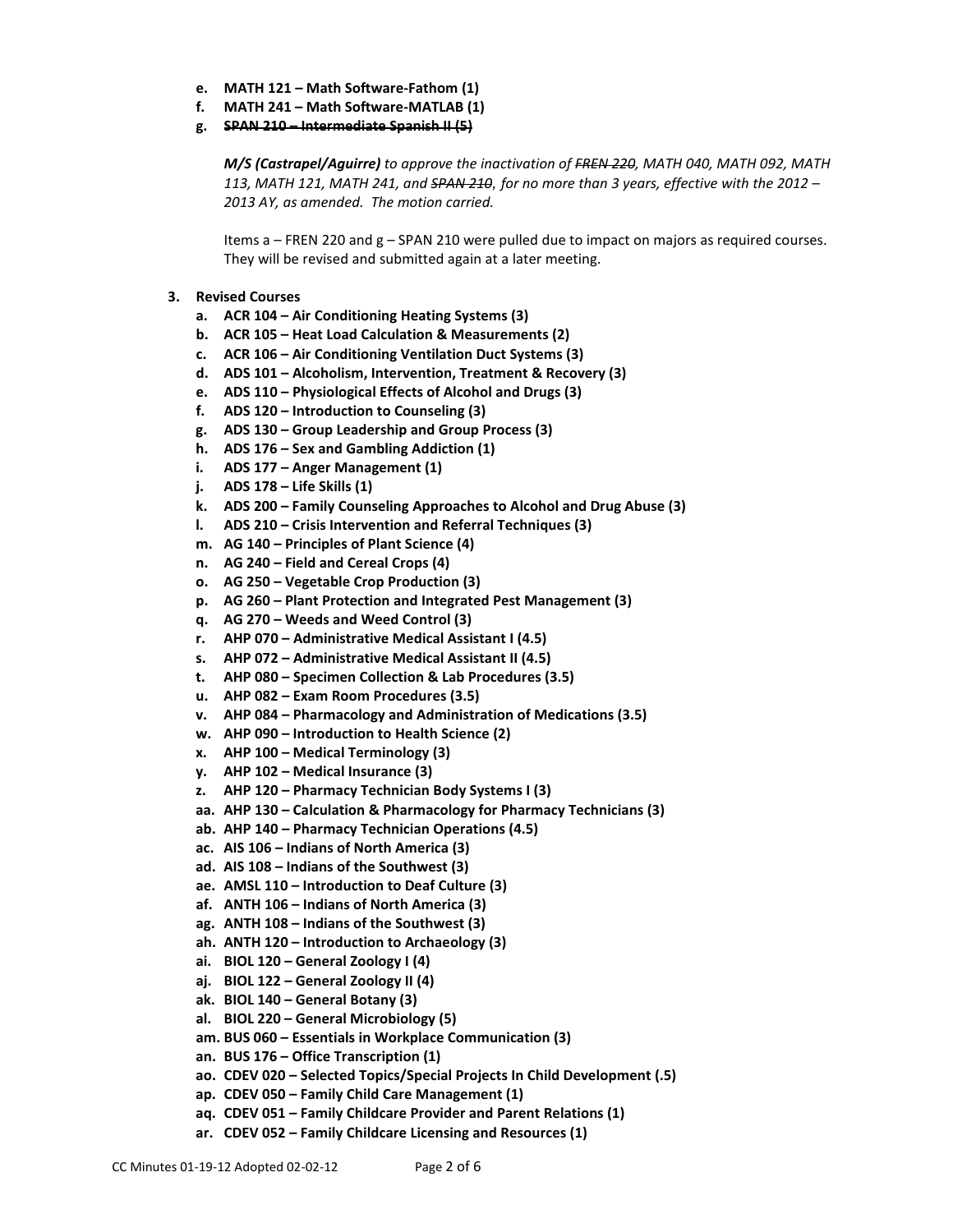- **as. CDEV 102 – First Aid and CPR for Teachers of Young Children (1)**
- **at. CDEV 104 – Child Growth and Development (3)**
- **au. CDEV 105 – Introduction to Curriculum (3)**
- **av. CDEV 106 – Observation and Assessment (3)**
- **aw. CDEV 107 – Teaching in a Diverse Society (3)**
- **ax. CDEV 120 – Language and Literature for Young Children (2)**
- **ay. CDEV 121 – Art for Young Children (2)**
- **az. CDEV 122 – Science and Math for Young Children (2)**
- **ba. CDEV 123 – Music and Movement for Young Children (2)**
- **bb. CDEV 124 – Creative Cooking for Children (2)**
- **bc. CDEV 125 – Multilingual and Multicultural Curriculum for Young Children (3)**
- **bd. CDEV 140 – Child Abuse (2)**
- **be. CDEV 141 – Children with Challenging Behaviors (2)**
- **bf. CDEV 142 – What is Developmentally Appropriate? (1)**
- **bg. CDEV 210 – Administration and Supervision (3)**
- **bh. CDEV 211 – Advanced Management Functions (3)**
- **bi. CDEV 212 – Adult Supervision in Child Development Programs (3)**
- **bj. CDEV 220 – Infant Toddler Development (3)**
- **bk. CDEV 221 – Infant Toddler Curriculum (3)**
- **bl. CDEV 230 – School Age Child Development (3)**
- **bm. CDEV 231 – School Age Curriculum (3)**
- **bn. CHEM 160 – Introduction General, Organic & Biological Chemistry (5)**
- **bo. COUN 120 – College Success Skills (3)**
- **bp. ELTR 120 – Electronic Devices (4)**
- **bq. ELTR 140 – Electronic Circuits & Semiconductors (4)**
- **br. ELTR 220 – Digital Instrumentation Measurements (3)**
- **bs. ELTR 240 – Digital Logic Circuits (3)**
- **bt. ENGL 111 – Reading IV: Analytical & Critical Reading (3)**
- **bu. EWIR 115 – Electrical Wiring and Protection (4)**
- **bv. EWIR 125 – Electrical Feeder Service & Circuits (4)**
- **bw. EWIR 135 – Electrical Equipment and Special Conditions (4)**
- **bx. FIRE 100 – Fire Protection Organization (3)**
- **by. FIRE 101 – Fire Prevention Technology (3)**
- **bz. FIRE 102 – Fire Protection Equipment and Systems (3)**
- **ca. FIRE 103 – Building Construction for Fire Protection (3)**
- **cb. FIRE 104 – Fire Behavior Combustion (3)**
- **cc. GEOL 100 – General Geology (4)**
- **cd. GEOL 110 – Earth and Space Science (3)**
- **ce. HIST 101 – Modern World History (3)**
- **cf. HIST 150 – Survey of African History (3)**
- **cg. HIST 160 – Middle East from 600 (3)**
- **ch. MATH 110 – Number Systems in Elementary Mathematics (3)**
- **ci. MATH 112 – Geometry in Elementary Mathematics (3)**
- **cj. MATH 114 – Children's Mathematical Thinking (1)**
- **ck. MATH 122 – Finite Mathematics (3)**
- **cl. MATH 140 – Trigonometry (3)**
- **cm. MATH 150 – College Algebra (4)**
- **cn. MATH 170 – Introductory Calculus with Applications (4)**
- **co. MATH 192 – Calculus I (5)**
- **cp. MATH 194 – Calculus II (5)**
- **cq. MATH 210 – Calculus III (5)**
- **cr. MATH 230 – Introduction to Linear Algebra with Applications (3)**
- **cs. MATH 240 – Discrete Mathematics (3)**
- **ct. NURS 089 – Individual Studies: Nursing AS (1)**
- **cu. PSY 104 – Child Growth and Development (3)**
- **cv. PSY 120 – Introduction to Counseling (3)**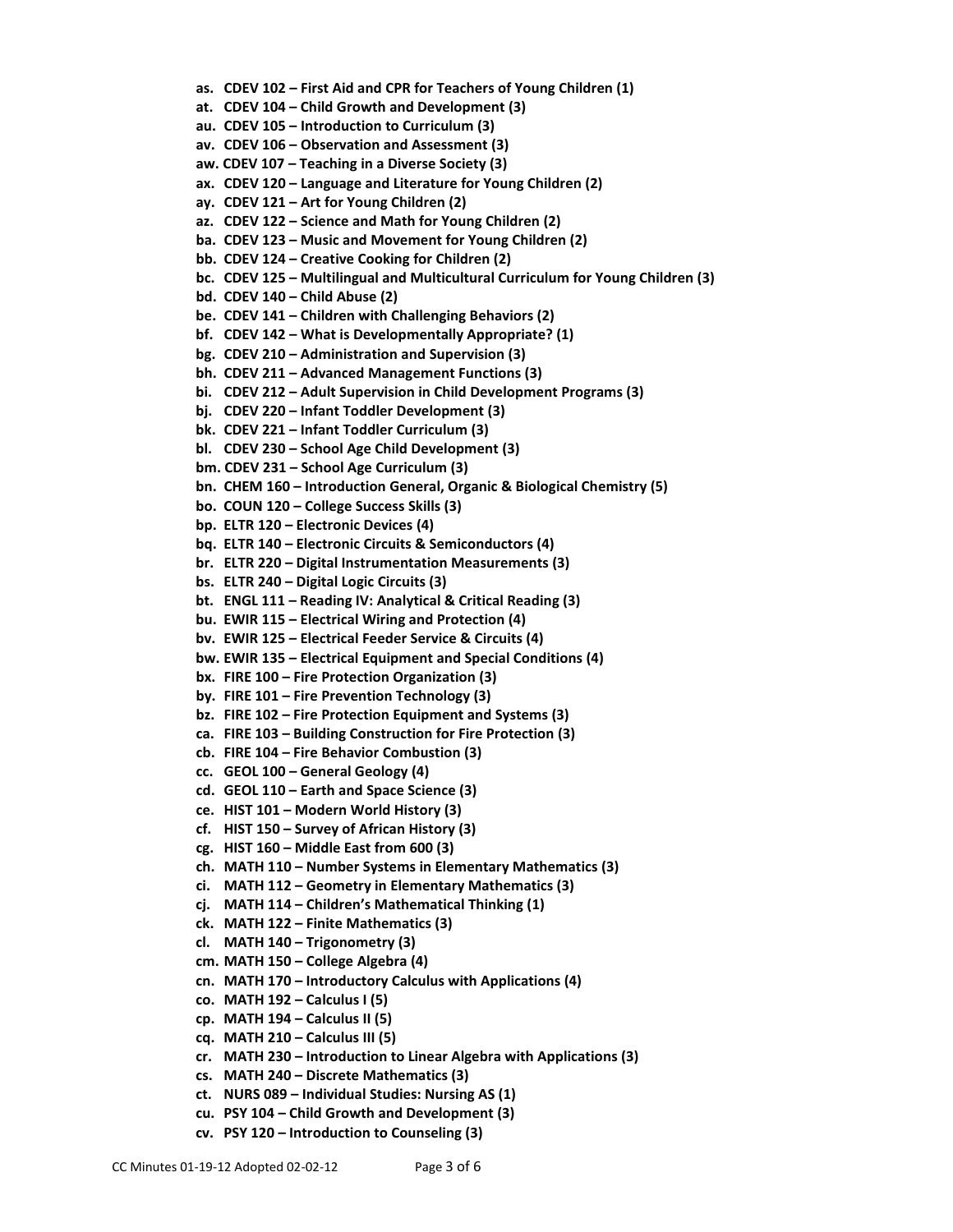- **cw. PSY 130 – Group Leadership & Process (3)**
- **cx. PSY 142 – Psychology of Adjustment (3)**
- **cy. PSY 144 – The Psychology of Interpersonal Relationships (3)**
- **cz. PSY 146 – Psychology of Human Sexuality (3)**
- **da. PSY 200 – Biological Psychology (3)**
- **db. PSY 202 – Learning (3)**
- **dc. PSY 204 – Developmental Psychology: Conception to Death (3)**
- **dd. PSY 208 – Abnormal Psychology (3)**
- **de. PSY 210 – Crisis Intervention & Referral Techniques (3)**
- **df. PSY 212 – Research Methods in Psychology (3)**
- **dg. SPAN 110 – Elementary Spanish II (5)**
- **dh. SPAN 221 – Bilingual Spanish II (5)**
- **di. SPAN 222 – Bilingual Oral Spanish (3)**
- **dj. SPAN 223 – Spanish Reading and Writing (4)**
- **dk. SPAN 225 – Introduction to Spanish American Literature (3)**
- **dl. VN 089 – Individual Studies: Vocational Nursing (1)**
- **dm. WT 230 – Wastewater Treatment Operator II (4)**

*M/S (Heumann/Aguirre) to approve the addition/revision of SLO's and/or assignments and/or update to textbooks, for ACR 104, ACR 105, ACR 106, ADS 101, ADS 110, ADS 120, ADS 130, ADS 176, ADS 177, ADS 178, ADS 200, ADS 210, AG 140, AG 240, AG 250, AG 260, AG 270, AHP 070, AHP 072, AHP 080, AHP 082, AHP 084, AHP 090, AHP 100, AHP 102, AHP 120, AHP 130, AHP 140, AIS 106, AIS 108, AMSL 110, ANTH 106, ANTH 108, ANTH 120, BIOL 120, BIOL 122, BIOL 140, BIOL 220, BUS 060, BUS 176, CDEV 020, CDEV 050, CDEV 051, CDEV 052, CDEV 102, CDEV 104, CDEV 105, CDEV 106, CDEV 107, CDEV 120, CDEV 121, CDEV 122, CDEV 123, CDEV 124, CDEV 125, CDEV 140, CDEV 141, CDEV 142, CDEV 210, CDEV 211, CDEV 212, CDEV 220, CDEV 221, CDEV, 230, CDEV 231, CHEM 160, COUN 120, ELTR 120, ELTR 140, ELTR 220, ELTR 240, ENGL 111, EWIR 115, EWIR 125, EWIR 135, FIRE 100, FIRE 101, FIRE 102, FIRE 103, FIRE 104, GEOL 100, GEOL 110, HIST 101, HIST 150, HIST 160, MATH 110, MATH 112, MATH 114, MATH 122, MATH 140, MATH 150, MATH 170, MATH 192, MATH 194, MATH 210, MATH 230, MATH 240, NURS 089, PSY 104, PSY 120, PSY 130, PSY 142, PSY 144, PSY 146, PSY 200, PSY 202, PSY 204, PSY 208, PSY 210, PSY 212, SPAN 110, SPAN 221, SPAN 222, SPAN 223, SPAN 225, VN 089, and WT 230, effective 2011 - 2012, as presented. The motion carried.*

**dn. AG 110 – Environmental Science (3) do. ENVS 110 – Environmental Science (3)**

> *M/S (Aguirre/Gilison) to approve the addition of SLO's and assignments, update to description, methods of instruction, and textbooks, for AG 110 and ENVS 110, effective 2012 – 2013, as presented. The motion carried.*

- **dp. AHP 060 – Health Assistant (5.5)**
- **dq. AHP 062 – Home Health Aide (1.5)**
- **dr. AHP 074 – Clinical Externship I (2)**
- **ds. AHP 086 – Clinical Externship II (2)**

*M/S (Aguirre/Castrapel) to approve the addition of SLO's and assignments, update to textbooks, and addition of statement, "Students will be required to purchase malpractice liability insurance", to the description for AHP 060, AHP 062, AHP 074 and AHP 086, effective 2012 – 2013, as presented. The motion carried.*

#### **dt. AHP 108 – Introduction to Pharmacy Technology (2)**

*M/S (Aguirre/Gilison) to approve the addition of SLO's, update to description and textbooks, increase of class size from 20 to 25, and change of SAM code from C to D, for AHP 108, effective 2012 – 2013, as presented. The motion carried.*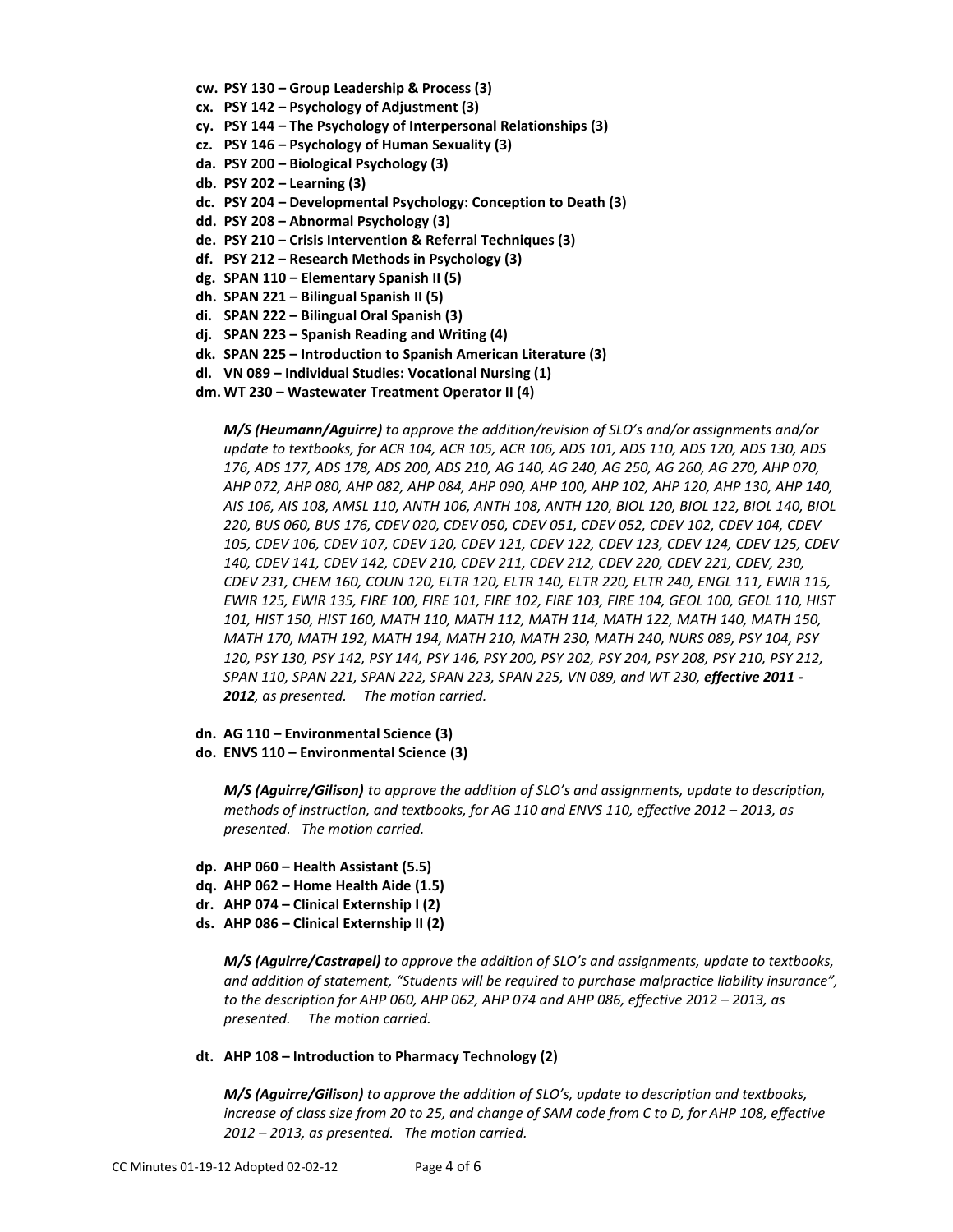#### **du. AHP 125 – Pharmacy Technician Body Systems II (3)**

*M/S (Aguirre/Gilison) to approve the addition of SLO's, update to textbooks, and increase of class size from 20 to 25, for AHP 125, effective 2012 – 2013, as presented. The motion carried.*

### **dv. CDEV 200 – Practicum – Field Experience (3)**

*M/S (Seivertson/Aguirre) to approve the addition of assignments, update to textbooks, and addition of statement, "Approval from the Child Development Department", to prerequisite section, for CDEV 200, effective 2012 – 2013, as presented. The motion carried.*

## **dw. EMT 105 – Emergency Medical Technician I (7.5) dx. FIRE 105 – Emergency Medical Technician I (7.5)**

*M/S (Aguirre/Castrapel) to approve the addition of SLO's and assignments, update to objectives, core content, and textbooks, and increase of class size from 20 to 30, for EMT 105 and FIRE 105, effective 2012 – 2013, as presented. The motion carried.*

- **dy. EMT 107 – Emergency Medical Technician 1 Refresher (2)**
- **dz. FIRE 106 – First Aid/CPR – Public Safety First Responder (1)**
- **ea. FIRE 107 – Emergency Medical Technician 1 Refresher (2)**

*M/S (Aguirre/Gilison) to approve the addition of SLO's and assignments, update to textbooks, and correction to core content percentages, for EMT 107, FIRE 106 and FIRE 107, effective 2012 – 2013, as presented. The motion carried.*

### **eb. SW 220 – Introduction to Social Work (3)**

*M/S (Aguirre/Byrd) to approve the addition of SLO's and assignments, and update to course objectives and textbooks, for SW 220, effective 2012 – 2013, as presented. The motion carried.*

#### **ec. WT 120 – Computational Procedures Operator I (3)**

*M/S (Aguirre/Gilison) to approve the addition of SLO's, update to description, methods of evaluation, instructional methodology, and textbooks, for WT 120, effective 2012 – 2013, as presented. The motion carried.*

## **ed. WT 130 – Wastewater Treatment Operator I (4)**

#### **ee. WT 210 – Water Treatment Plant Operator II (4)**

*M/S (Castrapel/Gilison) to approve the addition of SLO's, update to description and textbooks, for WT 130 and WT 210, effective 2012 – 2013, as presented. The motion carried.*

#### **ef. WT 140 – Water Distribution Systems (4)**

*M/S (Gilison/Aguirre) to approve the addition of SLO's, update to course objectives, methods of evaluation, instructional methodology, and textbooks, and increase of class size from 25 to 30, for WT 140, effective 2012 – 2013, as presented. The motion carried.*

#### **eg. WT 150 – Wastewater Collection Systems (4)**

*M/S (Aguirre/Gilison) to approve the addition of SLO's, update textbooks, and increase of class size from 25 to 30, for WT 150, effective 2012 – 2013, as presented. The motion carried.*